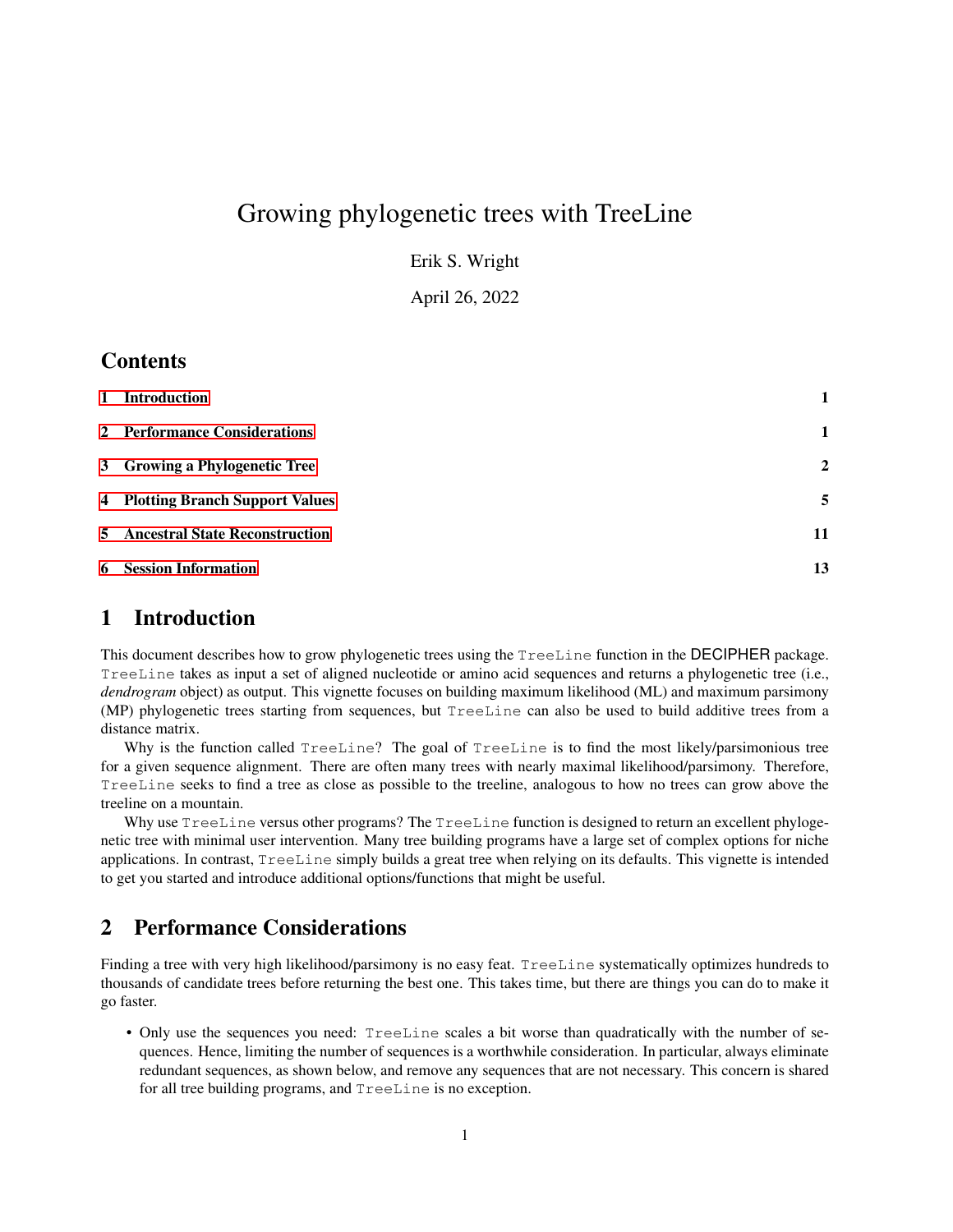- Set a timeout: The maxTime argument specifies the (approximate) maximum number of hours you are willing to let TreeLine run. If you are concerned about the code running too long then simply specify this argument.
- Compile with OpenMP support: Significant speed-ups can be achieved with multi-threading using OpenMP. See the "Getting Started DECIPHERing" vignette for how to do this on your computer platform. Then you only need to set the argument processors=NULL and TreeLine will use all available processors.
- Compile for SIMD support: TreeLine is configured to make use of SIMD operations, which are available on some processors. The easiest way to enable SIMD is to add "-O3 -march=native" to the end of PKG\_-CFLAGS in the "DECIPHER/src/MAKEVARS" text file. This enables level-3 compiler optimization for your native computer architecture. Then, after recompiling, there can be an automatic speed-up on systems with SIMD support.

#### <span id="page-1-0"></span>3 Growing a Phylogenetic Tree

TreeLine takes as input a multiple sequence alignment when constructing a maximum likelihood or maximum parsimony phylogenetic tree. Multiple sequence alignments can be constructed from a set of (unaligned) sequences using AlignSeqs or related functions. TreeLine will optimize trees for amino acid (i.e., AAStringSet) or nucleotide (i.e., DNAStringSet or RNAStringSet) sequences. Here, we are going to use a set of sequences that is included with DECIPHER. These sequences are from the internal transcribed spacer (ITS) between the 16S and 23S ribosomal RNA genes in several *Streptomyces* species.

```
> library(DECIPHER)
> # specify the path to your sequence file:
> fas <- "<< path to FASTA file>>"
> # OR find the example sequence file used in this tutorial:
> fas <- system.file("extdata", "Streptomyces_ITS_aligned.fas", package="DECIPHER")
> seqs <- readDNAStringSet(fas) # use readAAStringSet for amino acid sequences
> seqs # the aligned sequences
DNAStringSet object of length 88:
    width seq names
 [1] 627 TGTACACACCGCCCGTCA-CGTC...GGGGTTTCCGAATGGGGAAACC supercont3.1 of S...
 [2] 627 NNNNCACACCGCCCGTCA-CGTC...GGGGTTTCCGAATGGGGAAACC supercont3.1 of S...
 [3] 627 TGTACACACCGCCCGTCA-CGTC...GGGGTTTCCGAATGGGGAAACC supercont1.1 of S...
 [4] 627 CGTACACACCGCCCGTCA-CGTC...GGGGTTTCCGAATGGGGAAACC supercont1.1 of S...
 [5] 627 TGTACACACCGCCCGTCA-CGTC...GGGGTTTCCGAATGGGGAAACC supercont1.1 of S...
 ... ... ...
[84] 627 TGTACACACCGCCCGTCA-CGTC...GGGGTTTCCGAATGGGGAAACC gi|297189896|ref|...
[85] 627 TGTACACACCGCCCGTCA-CGTC...GGGGTGTCCGAATGGGGAAACC gi|224581106|ref|...
[86] 627 TGTACACACCGCCCGTCA-CGTC...GGGGTGTCCGAATGGGGAAACC gi|224581106|ref|...
[87] 627 TGTACACACCGCCCGTCA-CGTC...GGGGTGTCCGAATGGGGAAACC gi|224581106|ref|...
[88] 627 TGTACACACCGCCCGTCA-CGTC...GGGGTTTCCGAATGGGGAAACC gi|224581108|ref|...
```
Many of these sequences are redundant or from the same genome. We can de-replicate the sequences to accelerate tree building:

```
> seqs <- unique(seqs) # remove duplicated sequences
> ns <- gsub("^.*Streptomyces( subsp\\. | sp\\. | | sp_)([^ ]+).*$", "\\2", names(seqs))
> names(seqs) <- ns # name by species
> seqs <- seqs[!duplicated(ns)] # remove redundant sequences from the same species
> seqs
```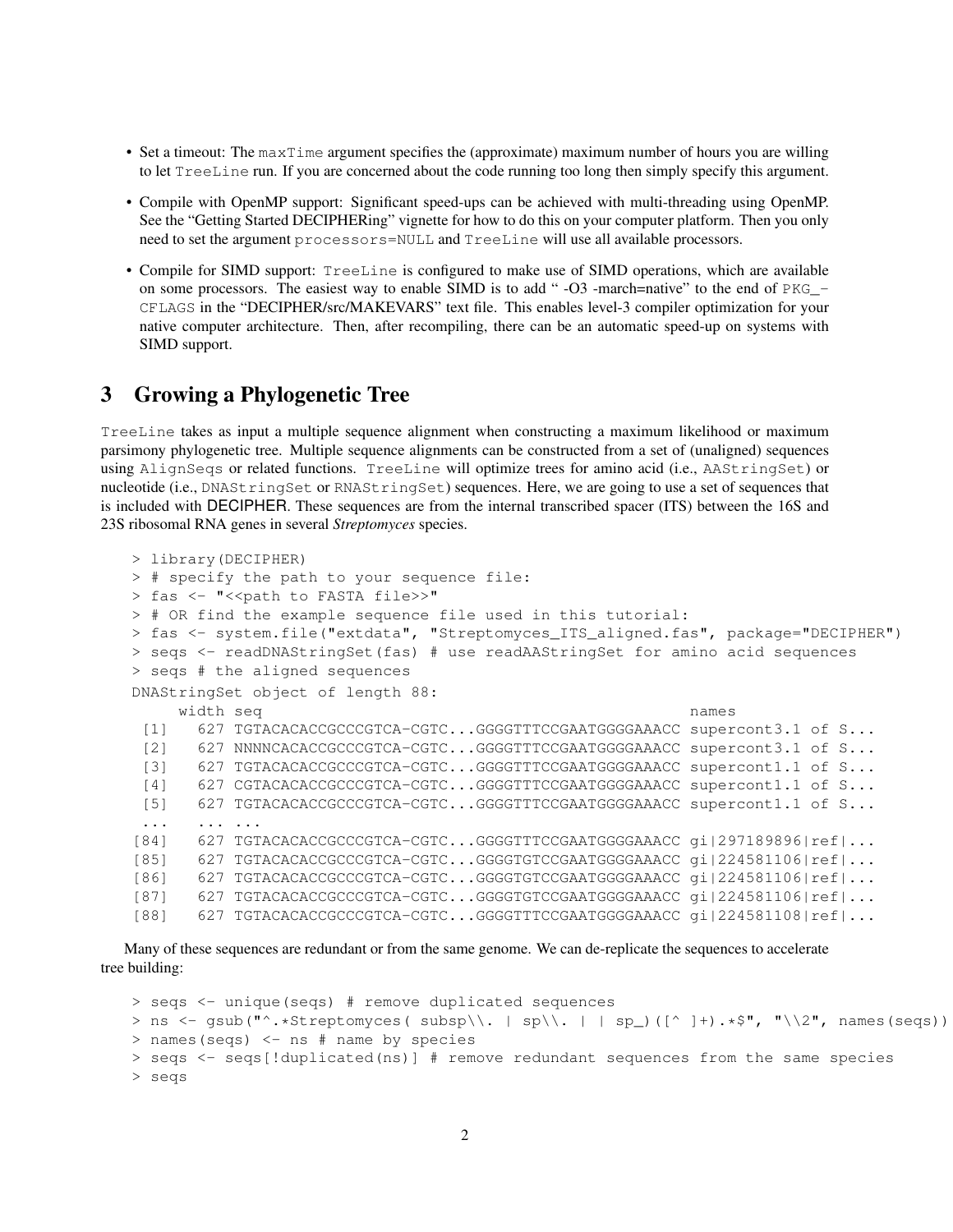DNAStringSet object of length 19: width seq names [1] 627 TGTACACACCGCCCGTCA-CGTC...GGGGTTTCCGAATGGGGAAACC albus [2] 627 TGTACACACCGCCCGTCA-CGTC...GGGGTTTCCGAATGGGGAAACC clavuligerus [3] 627 TGTACACACCGCCCGTCA-CGTC...GGGGTGTCCGAATGGGGAAACC ghanaensis [4] 627 TGTACACACCGCCCGTCA-CGTC...GGGGTTTCCGAATGGGGAAACC griseoflavus [5] 627 TGTACACACCGCCCGTCA-CGTC...GGGGTGTCCGAATGGGGAAACC lividans ... ... ... [15] 627 TGTACACACCGCCCGTCA-CGTC...GGGGTGTCCGAATGGGGAAACC cattleya [16] 627 TGTACACACCGCCCGTCA-CGTC...GGGGTTTCCGAATGGGGAAACC bingchenggensis [17] 627 TGTACACACCGCCCGTCA-CGTC...GGGGTTTCCGAATGGGGAAACC avermitilis [18] 627 TGTACACACCGCCCGTCA-CGTC...GGGGTGTCCGAATGGGGAAACC C [19] 627 TGTACACACCGCCCGTCA-CGTC...GGGGTGTCCGAATGGGGAAACC Tu6071

Now, it's time to find the most likely tree. Here, we will set a strict time limit to make this example faster, although longer time limits (e.g., 24 hours) are advised.

Note that TreeLine automatically selects a substitution model based on Akaike information criterion (by default). It is possible to specify specific model(s) (e.g., model=" $GTR+G4"$ ) to limit the possible selections.

Also, since TreeLine is a stochastic optimizer, it is critical to always set the random number seed for reproducibility.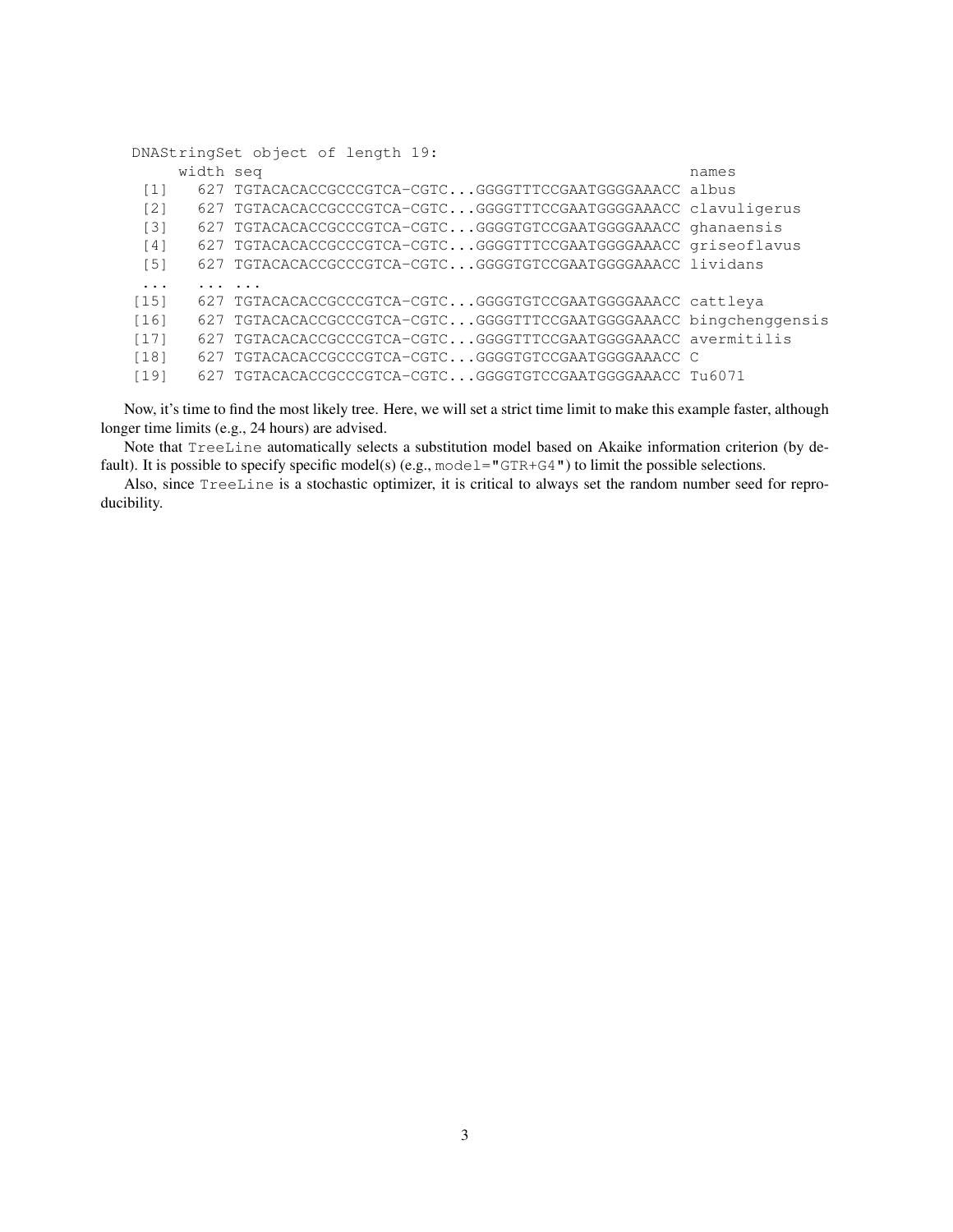> set.seed(123) # set the random number seed > tree <- TreeLine(seqs, reconstruct=TRUE, maxTime=0.05) # default is method="ML" Optimizing model parameters:  $JCG9$  -ln(L) = 5039, AICc = 10152, BIC = 10300  $JC69+G4 -ln(L) = 4723$ , AICc = 9523, BIC = 9675 K80  $-\ln(L) = 4983$ , AICc = 10042, BIC = 10194  $K80+G4$  -ln(L) = 4413, AICc = 8905, BIC = 9061 F81 -ln(L) = 5020, AICc = 10121, BIC = 10281  $F81+G4$  -ln(L) = 4464, AICc = 9012, BIC = 9176 HKY85 -ln(L) = 4953, AICc = 9989, BIC = 10154 HKY85+G4  $-\ln(L) = 4371$ , AICc = 8829, BIC = 8997 T92  $-\ln(L) = 4965$ , AICc = 10010, BIC = 10166  $T92+G4$  -ln(L) = 4394, AICc = 8869, BIC = 9029 TN93 -ln(L) = 4942, AICc = 9969, BIC = 10138  $TN93+G4 -ln(L) = 4371$ , AICc = 8831, BIC = 9004 SYM  $-ln(L) = 4954$ , AICc = 9995, BIC = 10163  $SYM+G4$  -ln(L) = 4406, AICc = 8900, BIC = 9072 GTR  $-\ln(L) = 4929$ , AICc = 9951, BIC = 10132 GTR+G4  $-ln(L) = 4368$ , AICc = 8832, BIC = 9017 The selected model was: HKY85+G4 PHASE 1 OF 3: INITIAL TREES 1/3. Optimizing initial tree #1 of 10 to 100:  $-ln(L) = 4369.3 (-0.0488)$ , 1 Climb 1/3. Optimizing initial tree #2 of 10 to 100:  $-ln(L) = 4392.0$  (+0.518%), 2 Climbs 1/3. Optimizing initial tree #3 of 11 to 100:  $-ln(L) = 4399.1$  (+0.678%), 2 Climbs 1/3. Optimizing initial tree #4 of 12 to 100:  $-ln(L) = 4394.3$   $(+0.570%)$ , 1 Climb 1/3. Optimizing initial tree #5 of 13 to 100:  $-ln(L) = 4394.3$  (+0.570%), 1 Climb 1/3. Optimizing initial tree #6 of 14 to 100:  $-ln(L) = 4384.4$   $(+0.345%)$ , 2 Climbs 1/3. Optimizing initial tree #7 of 15 to 100:  $-ln(L) = 4382.8$  (+0.310%), 2 Climbs 1/3. Optimizing initial tree #8 of 16 to 100:  $-ln(L) = 4377.6 (+0.190%), 3 Climbs$ PHASE 2 OF 3: REGROW GENERATION 1 OF 10 TO 20 2/3. Optimizing regrown tree #1 of 10 to 100:  $-ln(L) = 4369.2$  (~0.000%), 1 Climb 2/3. Optimizing regrown tree #2 of 10 to 100:  $-ln(L) = 4369.4$   $(+0.004%)$ , 1 Climb 2/3. Optimizing regrown tree #3 of 10 to 100:  $-ln(L) = 4369.2$  (~0.000%), 1 Climb 2/3. Optimizing regrown tree #4 of 10 to 100:  $-ln(L) = 4369.2 (0.0008), 0 Climbs$ 2/3. Optimizing regrown tree #5 of 10 to 100:  $-ln(L) = 4369.2$  (~0.000%), 0 Climbs 4 2/3. Optimizing regrown tree #6 of 10 to 100:  $-ln(L) = 4369.2$  (~0.000%), 1 Climb 2/3. Optimizing regrown tree #7 of 10 to 100:  $-ln(L) = 4374.9 (+0.1298), 1 Climb$ 

2/3. Optimizing regrown tree #8 of 10 to 100: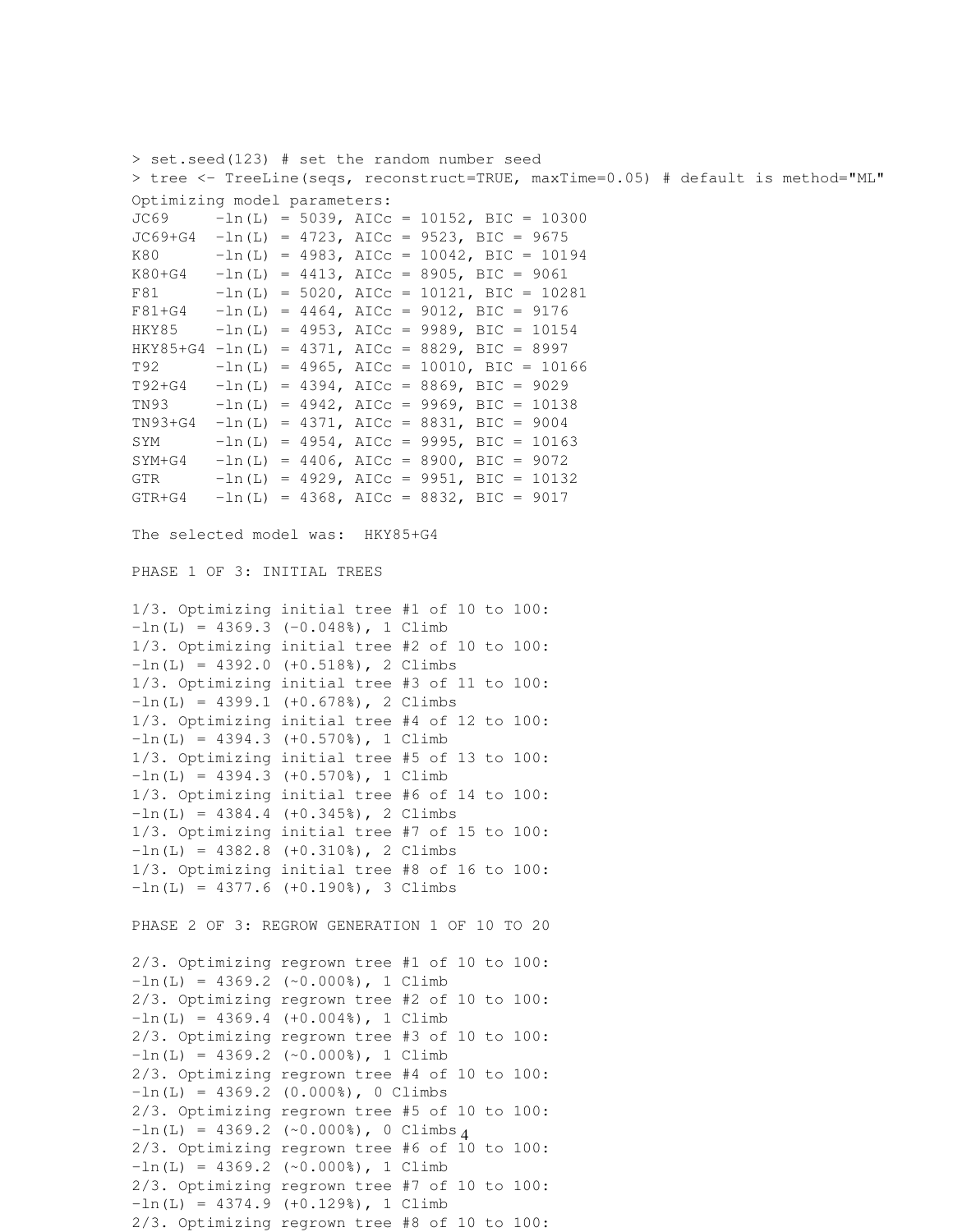### <span id="page-4-0"></span>4 Plotting Branch Support Values

TreeLine automatically returns a variety of information about the tree that can be accessed with the attributes and attr functions:

```
> attributes(tree) # view all attributes
$members
[1] 19
$height
[1] 2.315969
$state
[1] "------CACCGCCCGTCA-CGTCACGAAAGTCGGTAACACCCGAAGCCGGTGGCCCAACCCCCG-GGGAGGGAGCCGTCGAA
$class
[1] "dendrogram"
$siteLnLs
  \begin{bmatrix} 1 & -1.966395 & -1.576672 & -1.966395 & -2.306336 & -2.009135 & -2.306336 \end{bmatrix}[7] -2.158784 -2.460634 -2.158784 -2.158784 -1.712060 -2.158784
 [13] -2.158784 -2.158784 -1.712060 -2.114982 -2.158784 -2.460634
 [19] 0.000000 -2.158784 -1.712060 -2.114982 -2.158784 -2.460634
 \begin{bmatrix} 25 & -4.647338 & -1.712060 & -2.460634 & -2.460634 & -2.460634 & -1.712060 \end{bmatrix}[31] -2.114982 -2.158784 -1.712060 -1.712060 -2.114982 -2.460634
 [37] -5.912525 -4.647338 -5.912525 -2.158784 -2.158784 -2.158784
 [43] -1.712060 -2.460634 -2.460634 -1.712060 -2.158784 -2.158784
 [49] -4.964390 -4.428485 -2.114982 -1.712060 -1.712060 -2.158784
 [55] -2.158784 -2.158784 -2.460634 -2.460634 -2.158784 -2.158784
 [61] -2.158784 -12.729135 -7.350693 -16.136854 -13.934106 -6.828311
 [67] -1.712060 -1.712060 -1.712060 -2.460634 -1.712060 -1.712060
 [73] -1.712060 -2.460634 -1.712060 -8.757548 -11.941091 -1.712060
 [79] -2.114982 -2.158784 -1.712060 -2.460634 -2.460634 -1.712060
 [85] -1.712060 -2.114982 -1.712060 -1.712060 -1.712060 -2.460634
 [91] -2.158784 -13.149243 -12.292466 -1.712060 -2.158784 -1.712060
 [97] -2.460634 -2.114982 -2.114982 -1.712060 -1.712060 -1.712060
[103] -2.460634 -2.158784 -1.712060 -2.460634 -2.460634 -1.712060
[109] -2.114982 -2.158784 -1.712060 -2.114982 -2.460634 -2.460634
[115] -2.158784 -2.460634 -2.460634 -1.712060 -1.712060 -2.114982
\begin{bmatrix} 121 & -2.460634 & -1.712060 & -2.158784 & -2.158784 & -1.712060 & -2.114982 \end{bmatrix}[127] -2.460634 -2.158784 -2.158784 -1.712060 -1.712060 -2.460634
\begin{array}{cccc} \n 133 & -2.460634 & -1.712060 & -1.712060 & -2.114982 & -1.712060 & -2.158784\n \end{array}[139] -1.712060 -1.712060 -2.158784 -2.114982 -1.712060 -1.712060
[145] -2.460634 -2.114982 -2.158784 -2.460634 -2.158784 -2.158784
[151] -2.114982 -2.158784 -2.158784 -2.114982 -2.114982 -2.114982
\begin{array}{cccc} \n [157] & -2.158784 & -2.114982 & -2.460634 & -2.460634 & -1.712060 \n \end{array}\begin{bmatrix} 163 & -2.460634 & -1.712060 & -2.158784 & -2.460634 & -15.503593 & -19.546642 \end{bmatrix}[169] -5.542077 -11.996169 -12.246678 -13.664888 -17.124213 -13.376266
[175] -11.491655 -17.678210 -7.686737 -9.151623 -8.266815 -15.957651
[181] -22.610994 -19.624503 -7.829939 -12.310460 -11.135237 -11.004569[187] -8.839236 -12.921398 -9.802642 -11.419942 -14.309475 -11.177669
```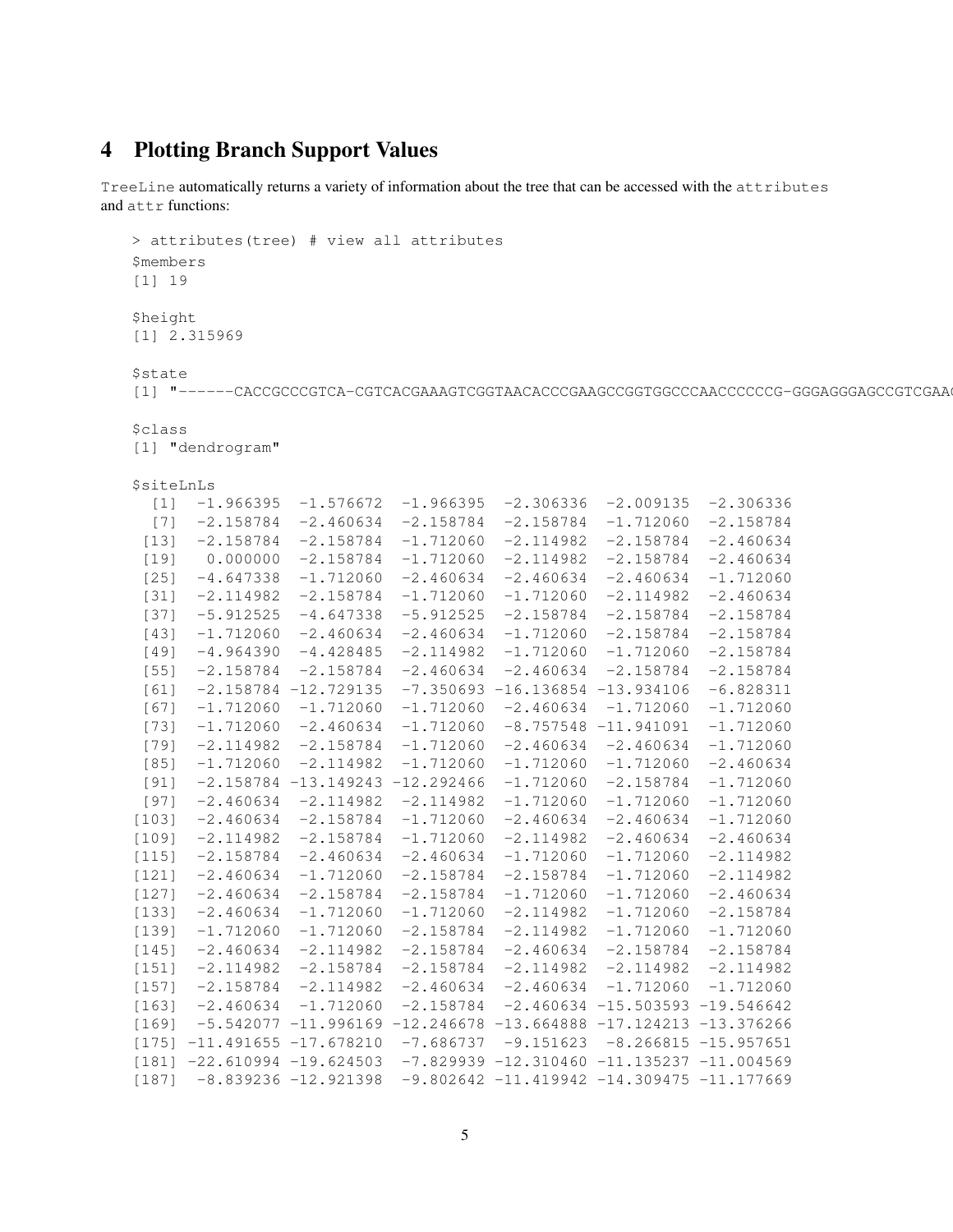| [193]   | $-7.174461$                                                               | $-7.327338$                                  |                                    | $-5.962680 - 10.158416$                                                       | $-9.296318$                       | $-8.764207$            |
|---------|---------------------------------------------------------------------------|----------------------------------------------|------------------------------------|-------------------------------------------------------------------------------|-----------------------------------|------------------------|
|         | $[199]$ -13.922975 -10.932027 -13.818976 -12.031583                       |                                              |                                    |                                                                               | $-8.596898$                       | $-2.141517$            |
| [205]   | $-7.788024$                                                               |                                              |                                    | $-6.620083 -16.842530 -15.837964 -16.882686$                                  |                                   | $-8.708737$            |
| $[211]$ | $-16.134367 - 10.164664 - 14.446796 - 14.402133$                          |                                              |                                    |                                                                               | $-6.596478$                       | $-2.158784$            |
| [217]   | $-15.278404$                                                              |                                              | $-9.786629 -13.410018 -16.697923$  |                                                                               | $-1.712060$                       | $-15.454284$           |
| [223]   | $-17.364415$                                                              |                                              |                                    | $-15.828215 -16.593556 -16.434202$                                            | $-18.254765$                      | $-12.472068$           |
| [229]   | $-15.704205$                                                              | $-9.618319$                                  | $-1.712060$                        | $-4.926292$                                                                   | $-2.114982$                       | $-15.835139$           |
| [235]   | $-2.376085$                                                               | $-4.428485$                                  | $-2.158784$                        | $-5.715703$                                                                   | $-2.158784$                       | $-5.950623$            |
| $[241]$ | $-11.610372$                                                              | $-1.712060$                                  | $-4.964390$                        | $-4.428485$                                                                   | $-4.631176$                       | $-1.712060$            |
| [247]   | $-4.964390$                                                               | $-4.717754$                                  | $-4.717754$                        | $-4.647338$                                                                   | $-1.712060$                       | $-2.114982$            |
| [253]   | $-2.114982$                                                               | $-1.712060$                                  |                                    | $-5.950623 -17.268953$                                                        | $-5.069128$                       | $-4.717754$            |
| $[259]$ | $-15.722814$                                                              | $-4.631176$                                  | $-7.650236$                        | $-4.926292$                                                                   | $-1.712060$                       | $-8.004095$            |
| [265]   | $-10.363162$                                                              |                                              |                                    | $-15.715406 -19.083146 -19.383151 -13.165703$                                 |                                   | $-21.670258$           |
| [271]   |                                                                           |                                              |                                    | $-20.436455 -22.079010 -24.783914 -22.740155 -20.636688$                      |                                   | $-19.028944$           |
| $[277]$ | $-22.682400$                                                              |                                              |                                    | $-25.458166 - 23.382707 - 26.241506 - 21.418422$                              |                                   | $-24.207957$           |
| [283]   |                                                                           |                                              |                                    | $-18.053977 -11.068876 -18.320749 -15.099123 -19.315979 -21.714881$           |                                   |                        |
| [289]   | $-4.717754$                                                               | $-1.712060$                                  | $-2.114982$                        | $-5.912525$                                                                   | $-5.772577$                       | $-2.114982$            |
| [295]   | $-7.066854$                                                               |                                              |                                    | $-5.126002 -11.504587 -14.174805 -13.062412$                                  |                                   | $-6.037830$            |
| [301]   |                                                                           |                                              |                                    |                                                                               | $-8.289520$                       |                        |
| [307]   | $-5.271972$                                                               |                                              | $-7.191604 -10.716736 -10.310486$  |                                                                               |                                   | $-1.712060$            |
|         | $-13.747493$                                                              | $-7.308861$                                  |                                    | $-9.678717 -1.712060 -10.766576$                                              |                                   | $-9.171040$            |
| [313]   |                                                                           | $-8.949974 -25.456679 -17.415987 -16.242899$ |                                    |                                                                               | $-1.456754$                       | $-1.418656$            |
| [319]   | $-1.418656$                                                               |                                              |                                    | $-7.819282 -21.315476 -23.920345 -22.381772$                                  |                                   | $-22.450038$           |
| [325]   |                                                                           |                                              |                                    | $-26.783112$ $-25.165857$ $-23.717952$ $-21.797613$ $-22.140251$ $-19.650187$ |                                   |                        |
| [331]   | $-13.208547$                                                              |                                              |                                    | $-3.790668 - 18.929470 - 23.887632 - 23.781823 - 18.431691$                   |                                   |                        |
| [337]   |                                                                           |                                              |                                    | $-21.953241 - 23.678930 - 17.578357 - 12.754442 - 17.143819$                  |                                   | $-8.677828$            |
| [343]   | $-17.352150$                                                              | $-5.126002$                                  | $-9.001562$                        | $-1.712060$                                                                   | $-1.712060$                       | $-5.772577$            |
| [349]   | $-8.367175$                                                               | $-2.158784$                                  |                                    | $-7.635347 -12.635747$                                                        | $-4.631176$                       | $-1.712060$            |
| [355]   | $-5.715703$                                                               | $-5.069128$                                  | $-1.712060$                        | $-1.456754$                                                                   | $-1.712060$                       | $-1.712060$            |
| [361]   | $-5.715703$                                                               |                                              | $-13.540086 -12.229598$            | $-2.158784$                                                                   | $-2.114982$                       | $-1.712060$            |
| [367]   |                                                                           | $-4.717754 - 10.634402$                      | $-1.712060$                        |                                                                               | $-1.712060 -23.840365 -12.358302$ |                        |
| [373]   | $-7.511222$                                                               |                                              | $-1.712060 -11.161984 -17.217757$  |                                                                               |                                   | $-4.533012 -16.888541$ |
| [379]   | $-17.633103$                                                              | $-4.540369$                                  | $-1.629417$                        |                                                                               | $-1.418656 -21.572242 -21.074674$ |                        |
| [385]   | $-23.621807$                                                              |                                              |                                    | $-8.582299$ $-20.413856$ $-12.603307$ $-23.179921$ $-12.984714$               |                                   |                        |
| $[391]$ | $-20.154821$                                                              |                                              | $-16.420261 -15.333493 -17.319907$ |                                                                               |                                   | $-9.823467 -17.317278$ |
| [397]   |                                                                           | $-24.420729 -16.367890$                      | $-1.887996$                        | $-1.456754$                                                                   | $-1.418656$                       | $-1.418656$            |
| $[403]$ | $-10.012175$                                                              | $-19.398981 -12.200049$                      |                                    | $-7.966801$                                                                   | $-4.647338$                       | $-5.126002$            |
| [409]   |                                                                           | $-1.712060 -11.497992$                       | $-9.516886$                        | $-2.158784$                                                                   | $-6.612800$                       | $-4.647338$            |
|         | $[415]$ -17.817445 -8.249406 -7.563351 -17.190541 -32.638039              |                                              |                                    |                                                                               |                                   | $-2.460634$            |
|         | $[421]$ 0.000000 -9.471173 -9.319333 -14.163273 -21.159693 -28.998350     |                                              |                                    |                                                                               |                                   |                        |
|         | $[427]$ -21.251267 -19.629095 -21.760998 -17.664660 -17.659885 -17.668679 |                                              |                                    |                                                                               |                                   |                        |
|         | $[433]$ -20.686803 -30.392306 -14.854243 -24.911298 -23.542422 -23.911419 |                                              |                                    |                                                                               |                                   |                        |
|         | $[439]$ -22.532798 -14.063930 -19.655288 -15.827245                       |                                              |                                    |                                                                               | $-1.712060$                       | $-7.426664$            |
|         | $[445]$ -8.544201 -15.941852 -18.855383 -4.926292                         |                                              |                                    |                                                                               | $-1.712060$                       | $-1.712060$            |
|         | $[451]$ -7.426664                                                         | $-1.712060$                                  |                                    | $-5.622659 -15.599710$                                                        | $-6.685570$                       | $-1.576672$            |
| $[457]$ | $-1.576672$                                                               | $-1.966395$                                  | $-4.647338$                        | $-1.712060$                                                                   | $-5.069128$                       | $-2.114982$            |
| [463]   |                                                                           | $-1.712060 -13.043143$                       | $-2.114982$                        | $-2.114982$                                                                   | $-1.712060$                       | $-2.460634$            |
| [469]   | $-1.712060$                                                               | $-2.460634$                                  | $-2.460634$                        | $-2.158784$                                                                   |                                   | $-9.656956 -10.697320$ |
| [475]   | $-4.647338$                                                               |                                              | $-2.460634 -12.045986$             | $-2.460634$                                                                   | $-1.712060$                       | $-2.114982$            |
| [481]   | $-1.712060$                                                               | $-1.712060$                                  | $-2.460634$                        | $-4.647338$                                                                   | $-1.712060$                       | $-2.158784$            |
| [487]   | $-8.731510$                                                               | $-2.460634$                                  | $-1.712060$                        | $-2.158784$                                                                   | $-2.460634$                       | $-2.114982$            |
| [493]   | $-2.158784 -2.114982$                                                     |                                              |                                    | $-1.418656 -1.418656$                                                         | $-1.712060$                       | $-2.114982$            |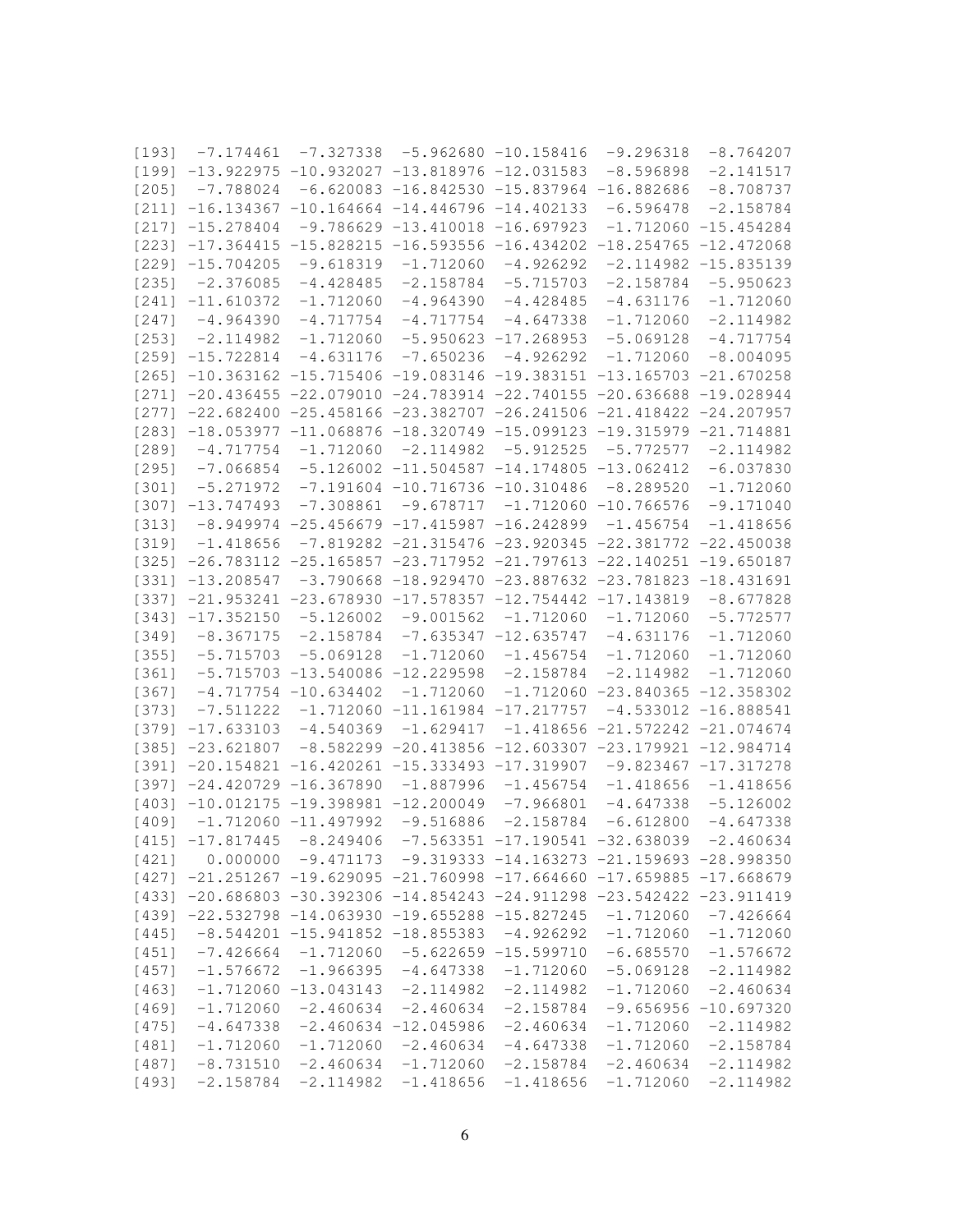| $-1.712060$<br>[499]                   | $-1.712060$                       | $-4.647338$            | $-2.158784$            | $-2.460634$                       | $-2.460634$ |     |
|----------------------------------------|-----------------------------------|------------------------|------------------------|-----------------------------------|-------------|-----|
| [505]<br>$-1.712060$                   | $-2.114982$                       | $-2.114982$            | $-5.069128$            | $-2.114982$                       | $-2.114982$ |     |
| $-2.460634$<br>$[511]$                 | $-2.460634$                       | $-1.712060$            | $-1.712060$            | $-1.712060$                       | $-2.158784$ |     |
| $-4.428485$<br>[517]                   | $-2.158784$                       | $-2.460634$            | $-4.647338$            | $-1.712060$                       | $-1.712060$ |     |
| [523]<br>$-2.114982$                   | $-1.712060$                       | $-1.712060$            | $-2.460634$            | $-2.114982$                       | $-1.712060$ |     |
| [529]<br>$-4.647338$                   | $-2.158784$                       | $-2.114982$            | $-2.114982$            | $-1.712060$                       | $-1.712060$ |     |
| $[535] -11.091759$                     | $-5.912525$                       | $-4.647338$            | $-2.158784$            | $-2.460634$                       | $-1.712060$ |     |
| $-1.712060$<br>$[541]$                 | $-2.460634$                       | $-4.717754$            | $-2.158784$            | $-2.158784$                       | $-1.712060$ |     |
| [547]<br>$-2.460634$                   | $-2.114982$                       | $-1.712060$            | $-2.460634$            | $-2.460634$                       | $-1.712060$ |     |
| [553]<br>$-1.712060$                   | $-2.460634$                       | $-2.158784$            | $-1.712060$            | $-2.114982$                       | $-1.712060$ |     |
| [559]<br>$-6.596478$                   | $-1.712060$                       | $-2.460634$            | $-1.712060$            | $-1.712060$                       | $-2.158784$ |     |
| [565]                                  | $-4.647338 - 10.428334$           | $-2.158784$            | $-1.712060$            | $-2.460634$                       | $-2.114982$ |     |
| $-2.460634$<br>[571]                   |                                   | $-4.926292 -17.981392$ | $-2.158784$            | $-2.158784$                       | $-4.647338$ |     |
| [577]<br>$-2.158784$                   | $-1.712060$                       | $-1.712060$            | $-1.712060$            | $-1.712060$                       | $-2.460634$ |     |
| [583]                                  | $-1.712060 -18.065739 -11.171538$ |                        | $-1.712060$            | $-6.973804$                       | $-2.158784$ |     |
| [589]<br>$-2.460634$                   | $-2.460634$                       | $-2.158784$            |                        | $-7.008025 -10.428334 -11.664001$ |             |     |
| [595]<br>$-1.712060$                   | $-2.158784$                       |                        | $-2.114982 -11.319198$ | $-2.114982$                       | $-1.712060$ |     |
| $-2.460634$<br>$[601]$                 | $-2.114982$                       | $-2.158784$            | $-2.158784$            | $-1.712060$                       | $-4.428485$ |     |
| [607]<br>$-1.712060$                   | $-1.712060$                       | $-4.428485$            |                        | $-2.114982 -18.353138$            | $-2.114982$ |     |
| $[613]$<br>$-2.158784$                 | $-2.158784$                       | $-1.712060$            | $-2.460634$            | $-2.460634$                       | $-2.114982$ |     |
| $[619]$<br>$-1.712060$                 | $-1.712060$                       | $-1.712060$            | $-1.712060$            | $-2.460634$                       | $-2.460634$ |     |
| $[625]$<br>$-2.460634$                 | $-2.158784$                       | $-2.158784$            |                        |                                   |             |     |
| \$method<br>$\lceil 1 \rceil$ "ML"     |                                   |                        |                        |                                   |             |     |
| \$model<br>$[1]$ "HKY85+G4"            |                                   |                        |                        |                                   |             |     |
|                                        |                                   |                        |                        |                                   |             |     |
| <i><b>\$parameters</b></i>             |                                   |                        | FreqI                  | $\rm A/G$                         | C/T         | A/C |
| FreqA<br>0.1804644 0.2329914 0.3445050 | FreqC<br>FreqG                    | FreqT<br>ΝA            |                        | NA 3.7118172                      | ΝA          | NA  |
| $\mathtt{A}/\mathtt{T}$                | C/G<br>Indels                     | alpha                  |                        |                                   |             |     |
| ΝA                                     | ΝA                                | NA 0.1891751           |                        |                                   |             |     |
|                                        |                                   |                        |                        |                                   |             |     |
| \$score                                |                                   |                        |                        |                                   |             |     |
| $[1]$ 4365.615                         |                                   |                        |                        |                                   |             |     |
| <i><b>\$midpoint</b></i>               |                                   |                        |                        |                                   |             |     |
| $[1]$ 10.66797                         |                                   |                        |                        |                                   |             |     |
| > attr(tree, "score") # best score     |                                   |                        |                        |                                   |             |     |
|                                        |                                   |                        |                        |                                   |             |     |
| $[1]$ 4365.615                         |                                   |                        |                        |                                   |             |     |

The tree is (virtually) rooted at its midpoint by default. For maximum likelihood trees, all internal nodes include aBayes branch support values [\[1\]](#page-12-1). These are given as probabilities that can be used in plotting on top of each edge. We can also italicize the species names.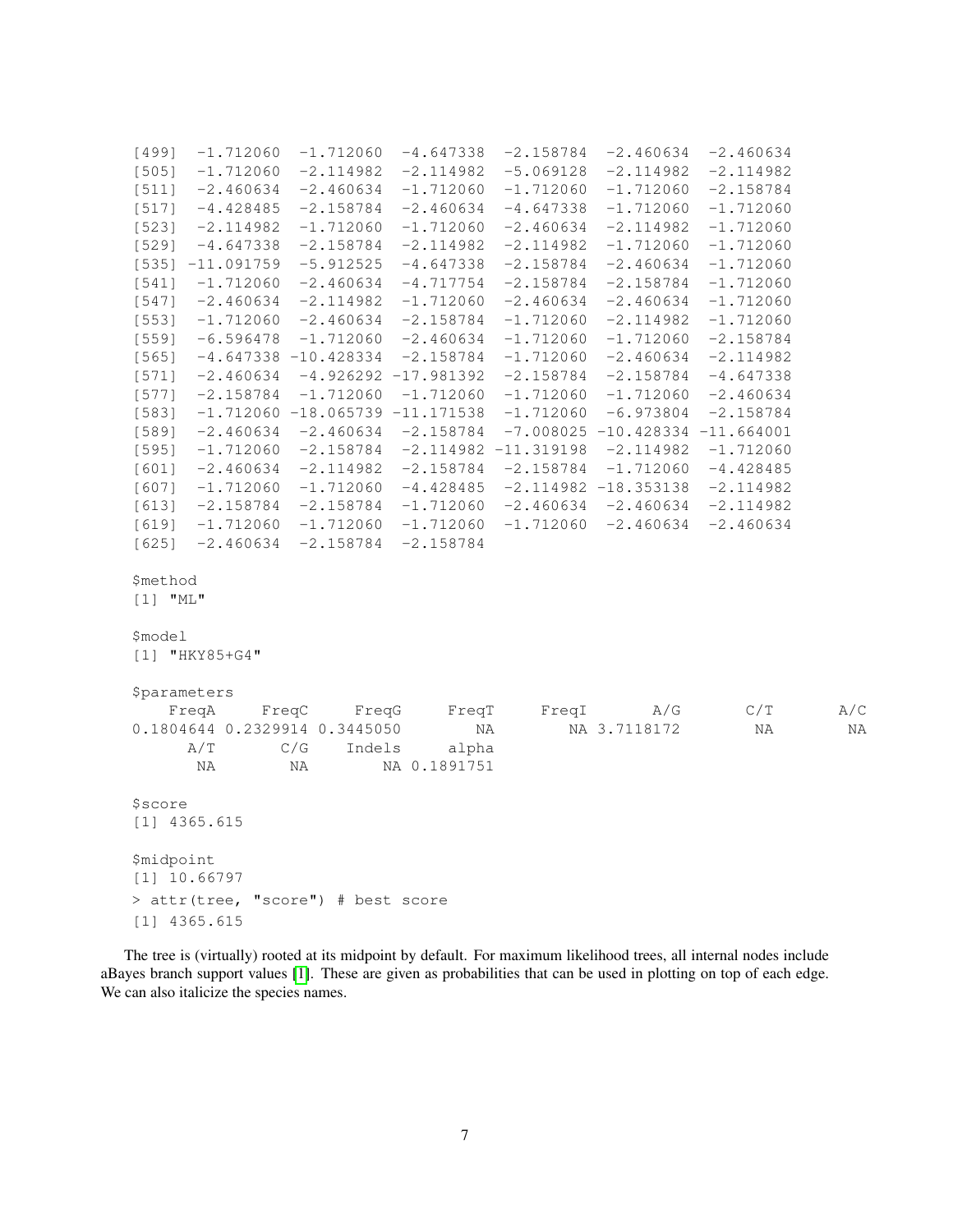```
> plot(dendrapply(tree,
         function(x) {
                 s <- attr(x, "probability") # choose "probability" (aBayes) or "support
                 if (!is.null(s) && !is.na(s)) {
                         s <- formatC(as.numeric(s), digits=2, format="f")
                         attr(x, "edgetext") <- paste(s, "\n")
                 }
                 attr(x, "edgePar") <- list(p.col=NA, p.lwd=1e-5, t.col="#CC55AA", t.cex
                 if (is.leaf(x))
                         attr(x, 'nodePar') < - list(lab.font=3, pch=NA)x
         }),
         horiz=TRUE,
         yaxt='n')
> # add a scale bar
> arrows(0, 0, 0.4, 0, code=3, angle=90, len=0.05, xpd=TRUE)
> text(0.2, 0, "0.4 subs./site", pos=3, xpd=TRUE)
```


Figure 2: Tree with (aBayes) support probabilities at each internal node.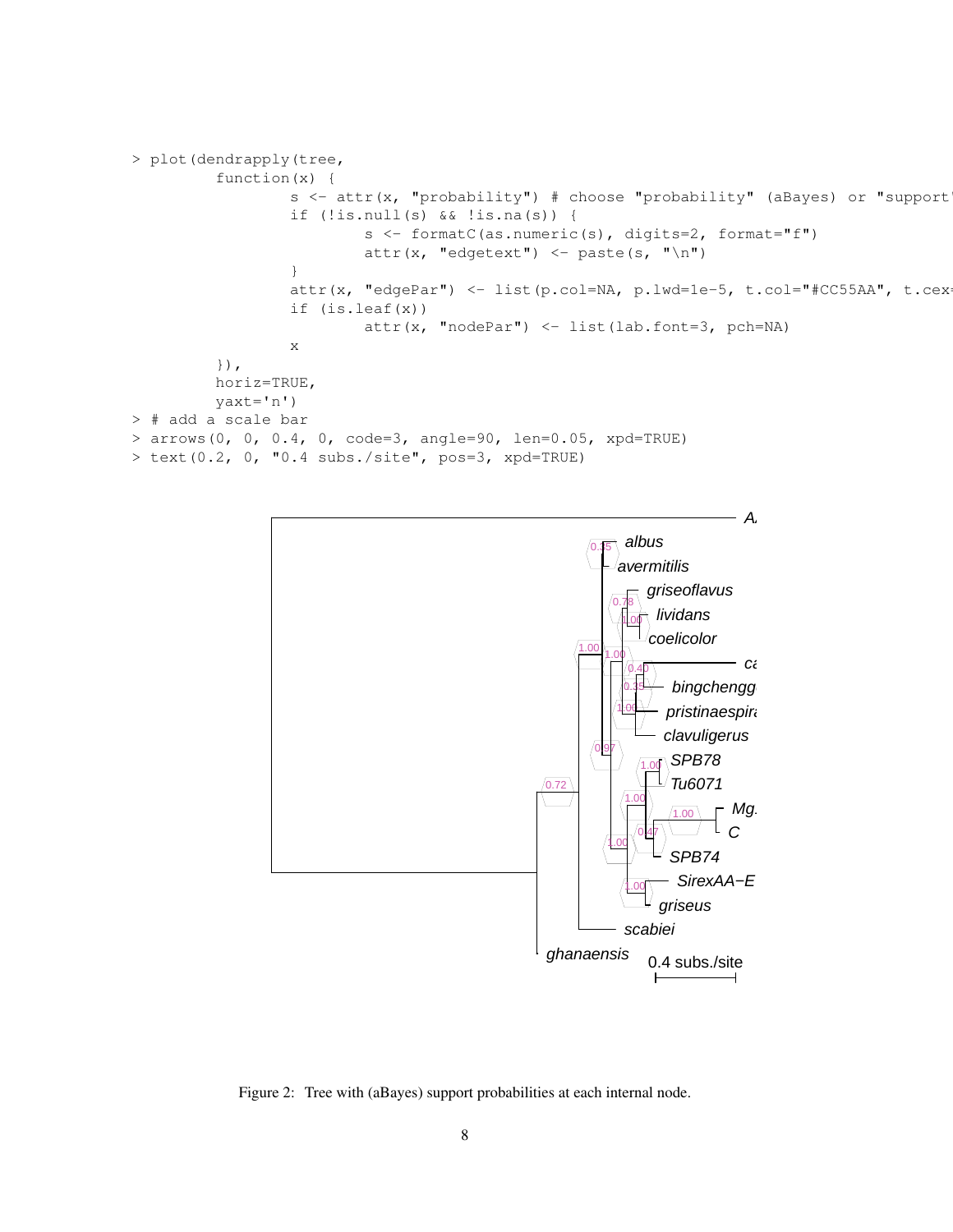Maximum likelihood and maximum parsimony trees both provide branch supports in the form of the fraction of optimized trees that contained a given partition (branch). These are accessible from the "support" attribute. As expected, support values and (aBayes) probabilities are correlated, but support tends to be more conservative.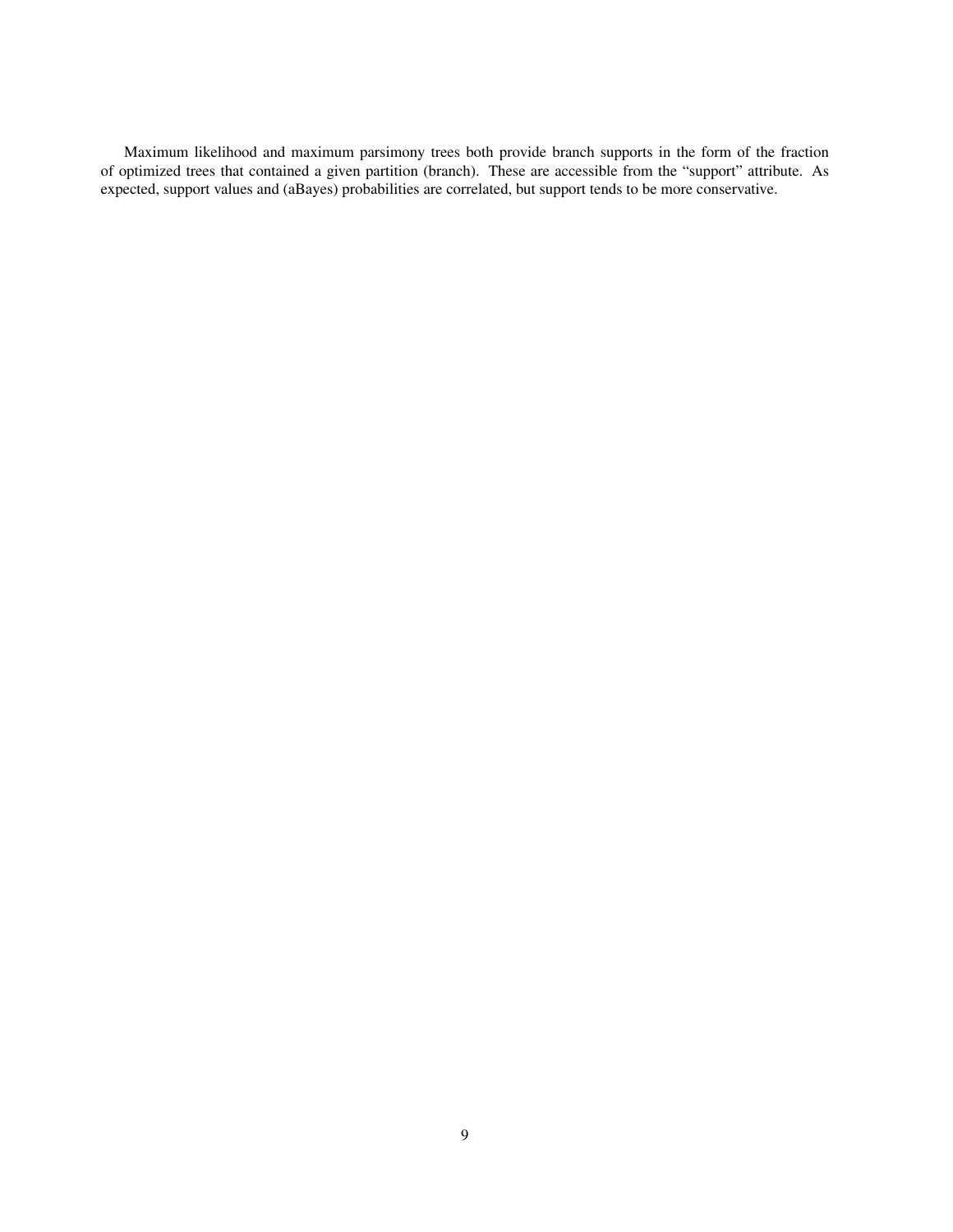```
> getSupports <- function(x) {
         if (is.leaf(x)) {
                 NULL
         } else {
                 rbind(cbind(attr(x, "support"), attr(x, "probability")),
                         getSupports(x[[1]]), getSupports(x[[2]]))
         }
 }
> support <- getSupports(tree)
> plot(support[, 1], support[, 2], xlab="Support", ylab="aBayes probability", asp=1)
```




Figure 3: Comparison of aBayes probabilities and branch support values.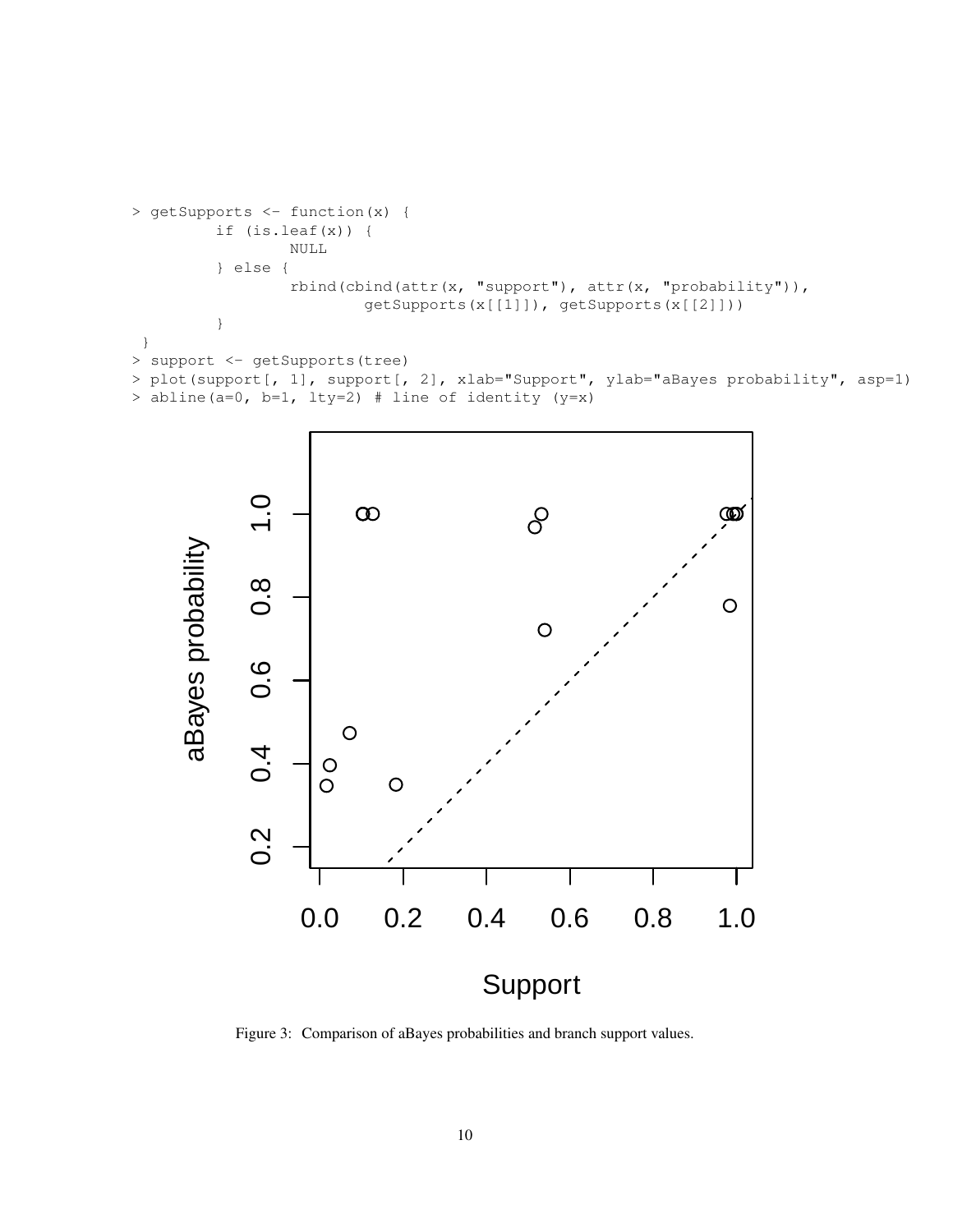## <span id="page-10-0"></span>5 Ancestral State Reconstruction

One of the advantages of maximum likelihood and maximum parsimony tree building methods is that they automatically predict states at each internal node on the tree [\[2\]](#page-12-2). This feature is enabled when *reconstruct* is set to TRUE. These character states can be used by the function MapCharacters to determine state transitions along each edge of the tree.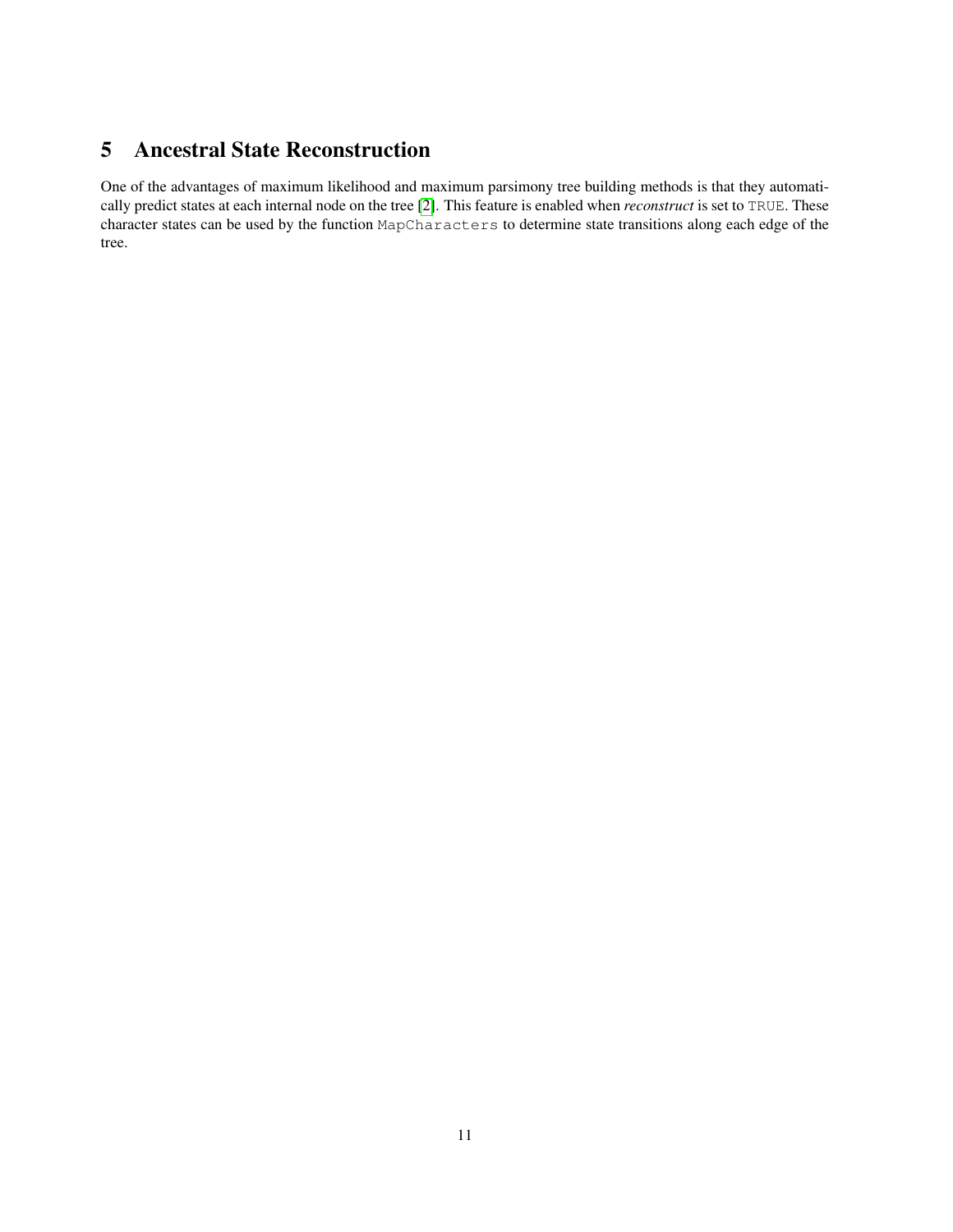

> new\_tree <- MapCharacters(tree, labelEdges=TRUE)

5 42

griseus

 $0.0$ 

SirexAA−E

SPB74

Figure 4: Edges labeled with the number of state transitions.

4<del>) (7</del>

34

clavuligerus

pristinaespiralis

22

bingchenggensis

76

coelicolor⊙<br>| lividans i<br>| griseoflavus

AA4

cattleya

Tu6071<br>SPB78

 $\frac{1}{4}$ 

69

4) (17 ပ Mg1